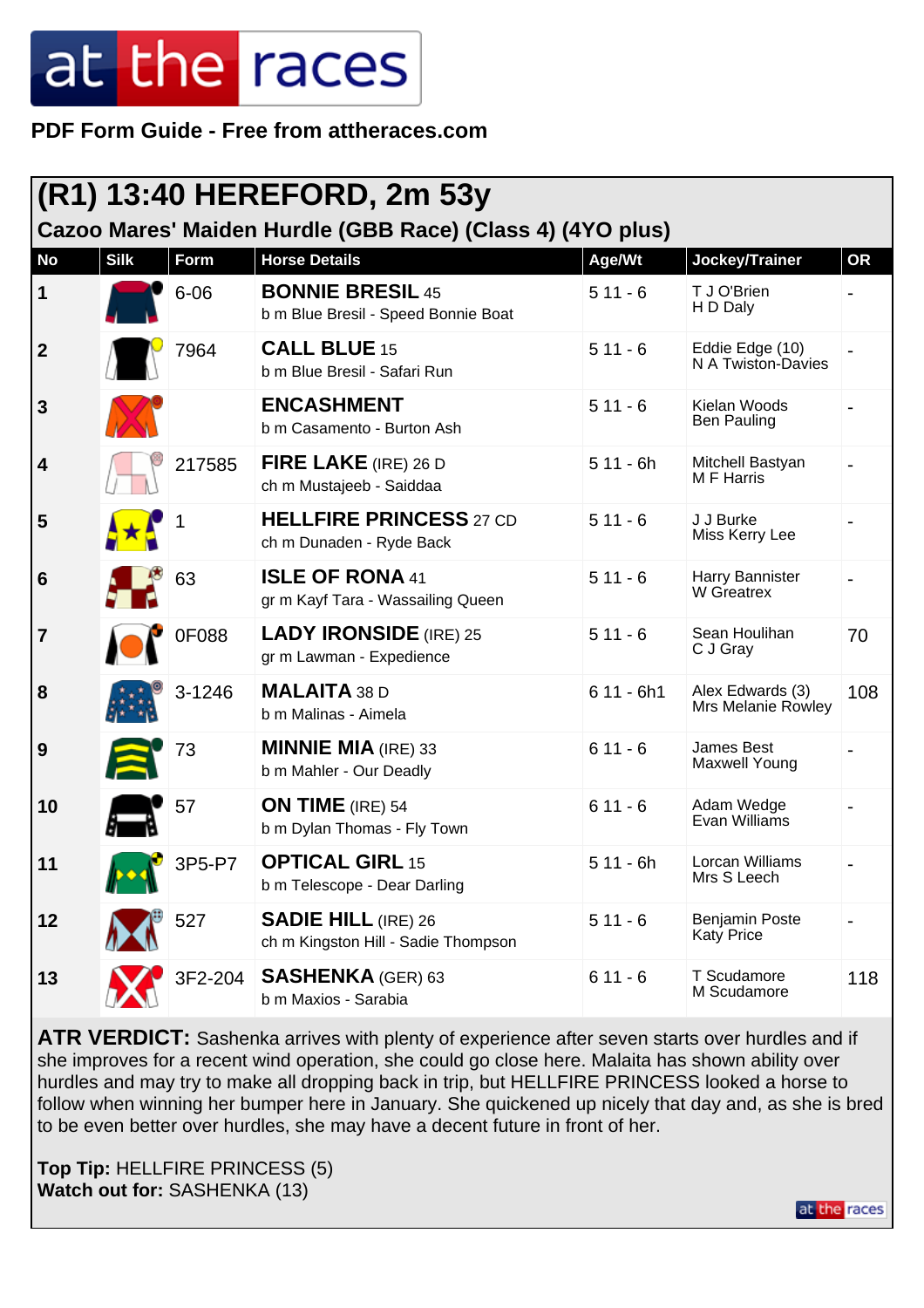#### **PDF Form Guide - Free from attheraces.com**

| (R1) 14:00 NAAS, 2m<br>BetVictor Chase (Grade 3) (Class 1) (5YO plus) |             |                |                                                                 |                         |                                    |           |  |  |
|-----------------------------------------------------------------------|-------------|----------------|-----------------------------------------------------------------|-------------------------|------------------------------------|-----------|--|--|
| <b>No</b>                                                             | <b>Silk</b> | Form           | <b>Horse Details</b>                                            | Age/Wt                  | Jockey/Trainer                     | <b>OR</b> |  |  |
| $\vert$ 1                                                             |             |                | F3-U133 CAPTAIN GUINNESS 21 CD<br>b g Arakan - Presenting D'azy | $711 - 8$               | Rachael Blackmore<br>H de Bromhead | 160       |  |  |
| $\overline{2}$                                                        |             | F336-25        | <b>BLACKBOW 21 D</b><br>b g Stowaway - Rinnce Moll              | $911 - 1$ ht            | D E Mullins<br>W P Mullins         | 156       |  |  |
| <b>3</b>                                                              |             | $F/FF-$<br>414 | <b>CASH BACK</b> (FR) 21 CD<br>b g Linda's Lad - Holding        | $1011 - 1h$             | P Townend<br>W P Mullins           | 154       |  |  |
| 4                                                                     |             | 821412         | <b>DARASSO</b> (FR) 8 CD<br>br g Konig Turf - Nassora           | $911 - 1$ <sub>bt</sub> | M P Walsh<br>Joseph P O'Brien      | 150       |  |  |

|  | <b>at the races DOWNLOAD THE FREE APP TODAY</b> | <b>Exampled on the Europe Community Property</b> |  |
|--|-------------------------------------------------|--------------------------------------------------|--|
|--|-------------------------------------------------|--------------------------------------------------|--|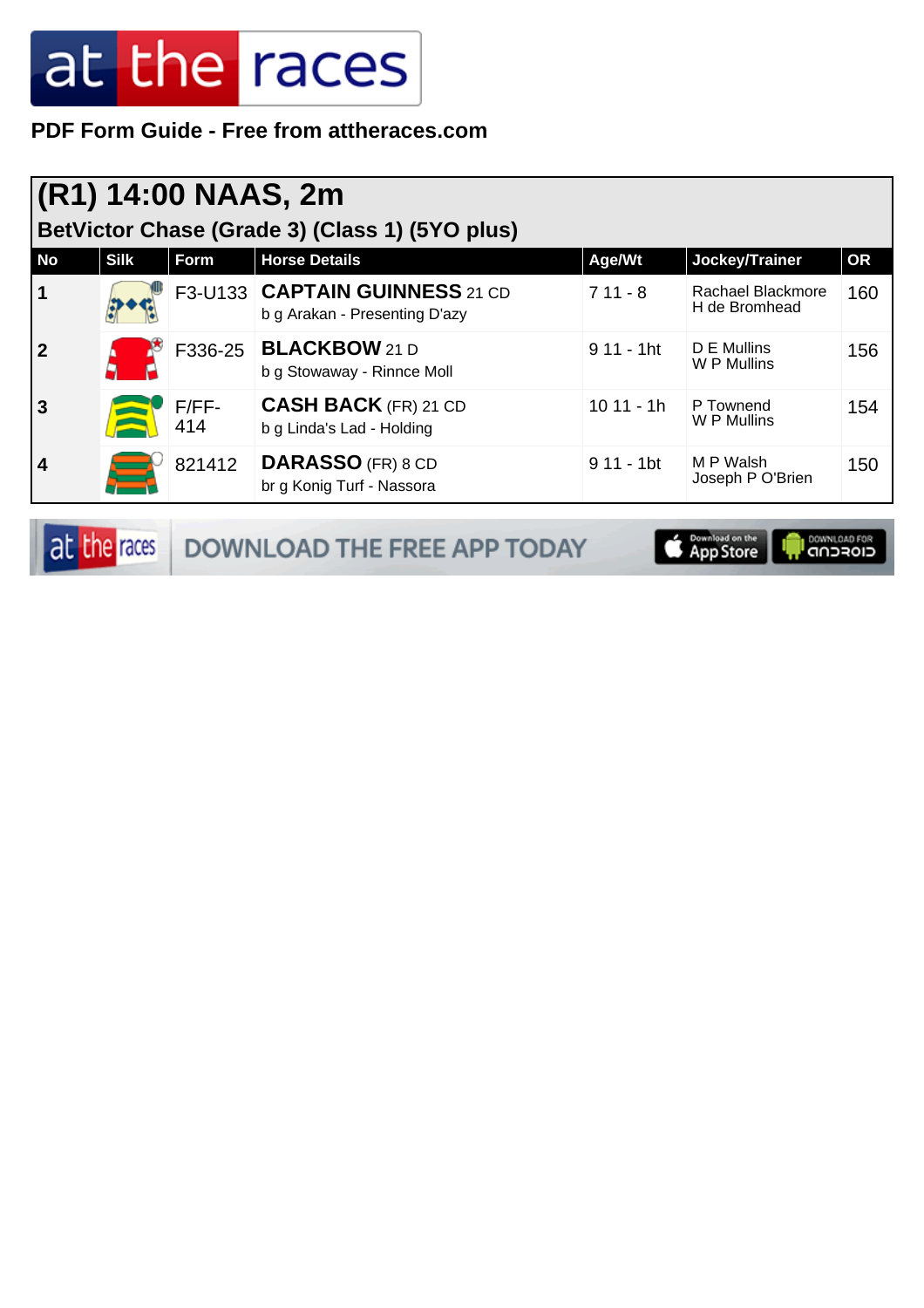**PDF Form Guide - Free from attheraces.com**

| (R2) 14:20 FONTWELL, 2m 5f 135y<br>Royal Equestrian Bedding Handicap Chase (Class 4) (5YO plus) |             |         |                                                                         |             |                                         |           |  |
|-------------------------------------------------------------------------------------------------|-------------|---------|-------------------------------------------------------------------------|-------------|-----------------------------------------|-----------|--|
| <b>No</b>                                                                                       | <b>Silk</b> | Form    | <b>Horse Details</b>                                                    | Age/Wt      | Jockey/Trainer                          | <b>OR</b> |  |
| 1                                                                                               |             |         | 3430-2U GRACES ORDER (IRE) 29<br>b m Mahler - Janebailey                | 7 11 - 12t  | David England<br>Olly Murphy            | 110       |  |
| $\overline{2}$                                                                                  |             |         | 112-F25 ALKOPOP (GER) 17 C BF<br>gr g Jukebox Jury - Alkeste            | 8 11 - 12p1 | Tom Cannon<br><b>T</b> Lawes            | 110       |  |
| $\overline{3}$                                                                                  |             |         | 412-446   OXWICH BAY (IRE) 23<br>b g Westerner - Rose De Beaufai        | 10 11 - 7p  | Lewis Gordon (7)<br>Evan Williams       | 105       |  |
| $\overline{\mathbf{4}}$                                                                         |             | 31/4523 | <b>CONCRETE KING (IRE) 25</b><br>b g Morozov - Mags Millar              | $811 - 6h$  | <b>Brendan Powell</b><br>N P Mulholland | 104       |  |
| 5                                                                                               |             | 8F3123  | <b>GUGUSS COLLONGES (FR) 27 BF</b><br>b g Secret Singer - Une Collonges | $611 - 3p$  | J E Moore<br>G L Moore                  | 101       |  |
| 6                                                                                               |             | 3-43538 | <b>SURDOUE DE BALLON (FR) 25</b><br>gr g Turgeon - Nile Breeze          | $910 - 13b$ | Paul O'Brien<br>Kayley Woollacott       | 97        |  |

**ATR VERDICT:** GUGUSS COLLONGES failed to fire at Plumpton last time but he can be given another chance based on his previous win and narrow defeat at the same venue. Concrete King remains unexposed and the former point-to-point winner has to be of some interest on his chasing debut. Alkopop edges out Graces Order and Oxwich Bay to be best of the rest.

**Top Tip:** GUGUSS COLLONGES (5) **Watch out for:** CONCRETE KING (4)

at the races

DOWNLOAD THE FREE APP TODAY

Download on the<br>App Store

at the races

DOWNLOAD FOR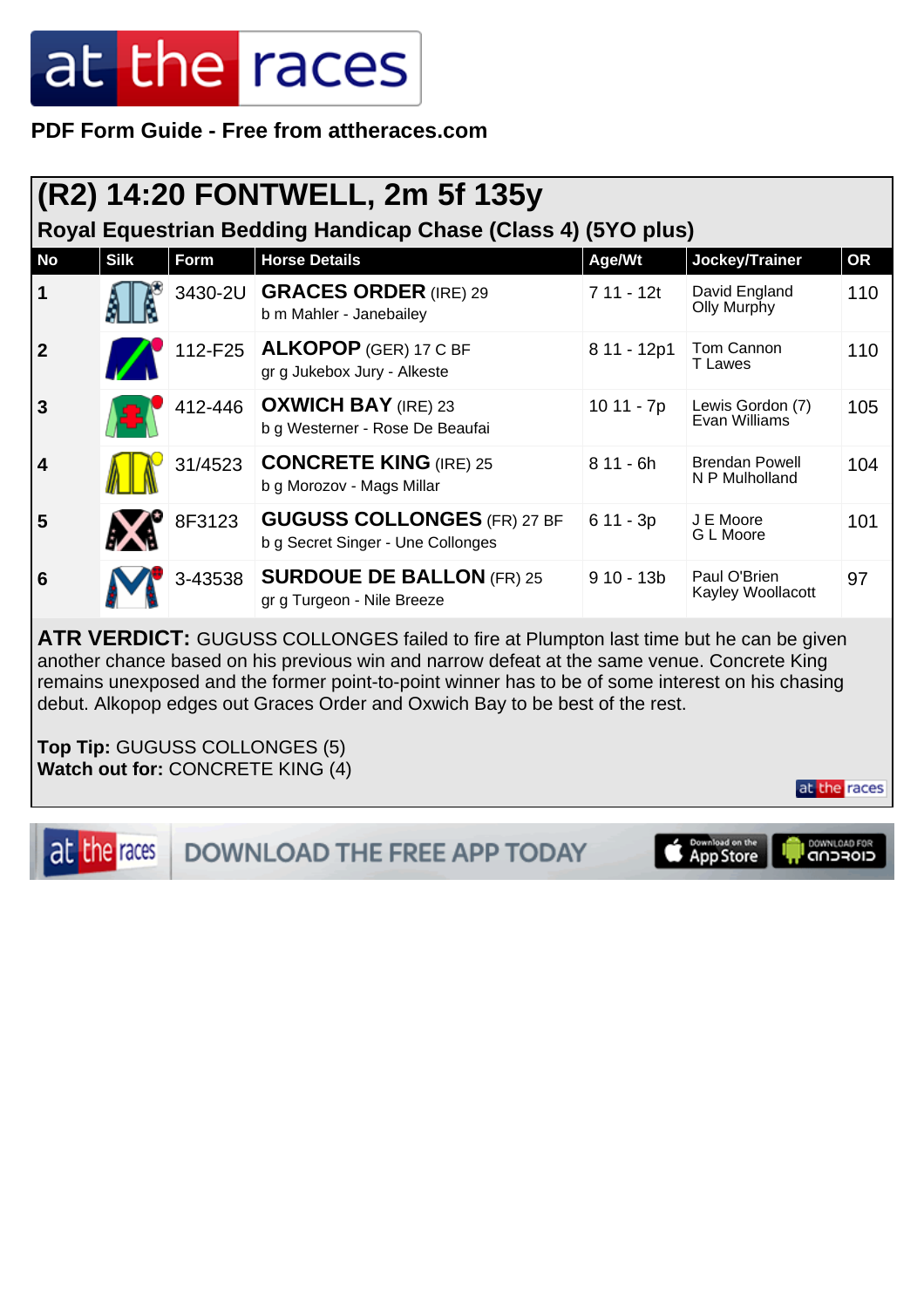**PDF Form Guide - Free from attheraces.com**

|                |             |             | (R3) 14:40 HEREFORD, 2m 2f 208y                                        |             |                                             |           |
|----------------|-------------|-------------|------------------------------------------------------------------------|-------------|---------------------------------------------|-----------|
|                |             |             | Manor Elite Horseboxes Handicap Chase (Class 4) (5YO plus)             |             |                                             |           |
| <b>No</b>      | <b>Silk</b> | <b>Form</b> | <b>Horse Details</b>                                                   | Age/Wt      | Jockey/Trainer                              | <b>OR</b> |
| 1              |             | 213-P7P     | <b>TOWN PARKS (IRE) 59 C</b><br>b g Morozov - Outdoor Heather          | $1112 - 0$  | Mr D J McConville<br>(10)<br>Miss Kerry Lee | 122       |
| $\mathbf{2}$   |             | 6-16B36     | FIX AT ALL $(FR)$ 60 D<br>b g No Risk At All - Lady Fix                | 6 11 - 12tp | R P McLernon<br>M Scudamore                 | 120       |
| 3              |             | 4120-73     | <b>ZALVADOS</b> (FR) 17 D<br>ch g Soldier of Fortune - Zariyana        | 9 11 - 10bt | P J Brennan<br>F O'Brien                    | 118       |
| 4              |             |             | 1P70-23 GEMIRANDE (FR) 52<br>b g Al Namix - Queenjo                    | $611 - 8$   | <b>Charlie Deutsch</b><br>Miss V Williams   | 116       |
| 5              |             | 356-213     | YGGDRASIL (FR) 17<br>b g Kapgarde - Margerie                           | $511 - 7$   | David Noonan<br><b>Nick Williams</b>        | 119       |
| 6              |             | 622722      | <b>ROSE SEA HAS (FR) 26</b><br>gr g Kapgarde - Vaibuscar Has           | $711 - 4h$  | Charlie Hammond<br>Dr R D P Newland         | 112       |
| $\overline{7}$ |             | 0-5344P     | <b>BATTLE OF ACTIUM (IRE) 107</b><br>b g Fame And Glory - Flying Flame | $711 - 2t$  | James Best<br><b>Maxwell Young</b>          | 110       |
| 8              |             | 4656-P4     | <b>MYSTICAL CLOUDS (IRE) 29</b><br>gr g Cloudings - Silent Valley      | $911 - 1$   | Jack Quinlan<br>J Butler                    | 109       |
| 9              |             | P62695      | <b>COURT ROYALE</b> (IRE) 26<br>b g Court Cave - Windsor Dancer        | $910 - 13$  | Adam Wedge<br>Evan Williams                 | 107       |

**ATR VERDICT:** The Dr Richard Newland-trained ROSE SEA HAS has looked like this extra 3f should suit having stayed on when runner-up at both Ffos Las and Chepstow this year. The sevenyear-old gelding has been left on the same mark as both those runs and the softer ground could also suit. Gemirande looks an obvious danger having finished third behind Destin D'ajonc in January. Yggdrasil is still unexposed over this trip and warrants respect.

**Top Tip:** ROSE SEA HAS (6) **Watch out for:** GEMIRANDE (4)

at the races **DOWNLOAD THE FREE APP TODAY** 



at the races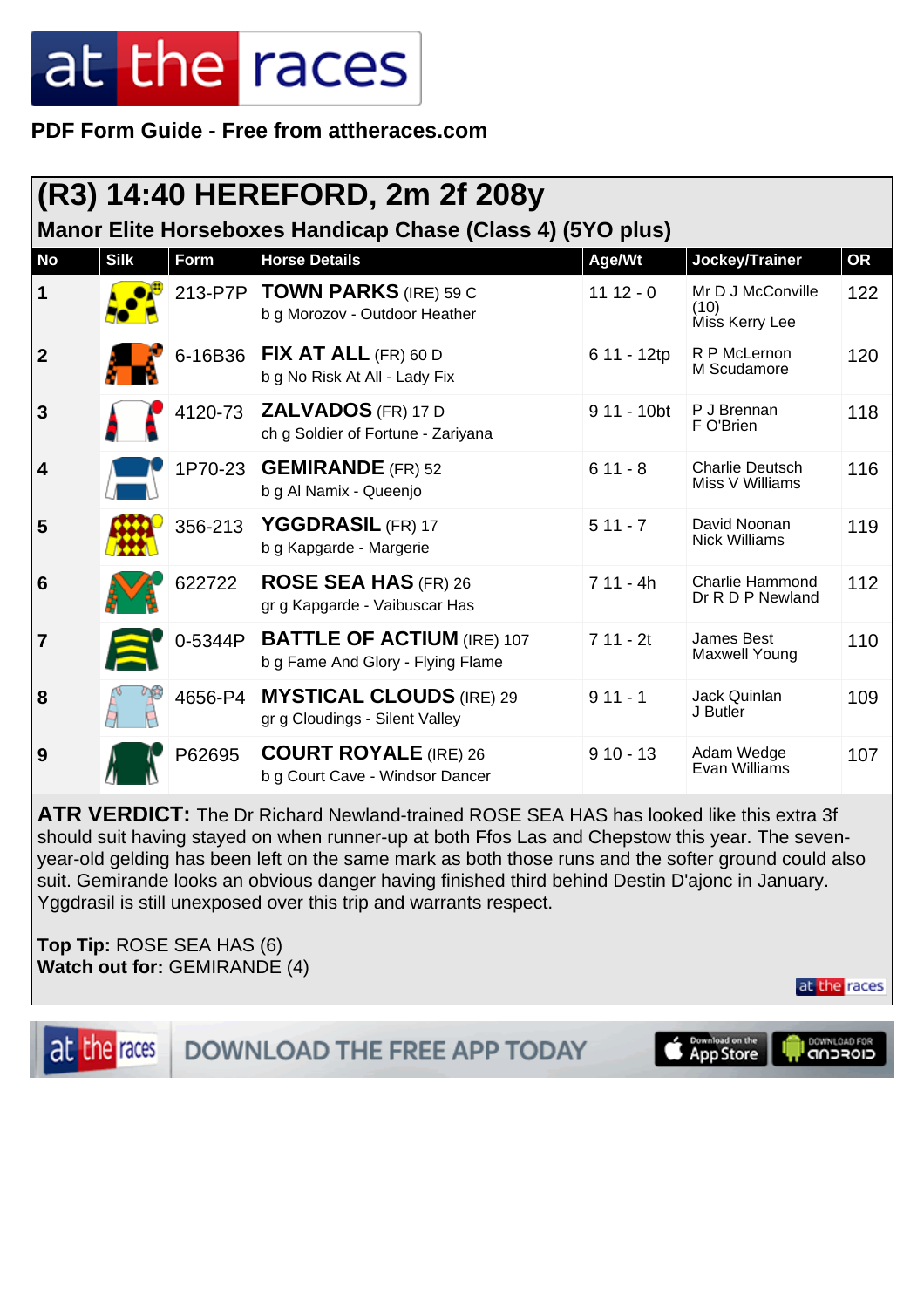**PDF Form Guide - Free from attheraces.com**

| (R3) 15:00 NAAS, 1m 7f 101y<br>BetVictor Novice Hurdle (Grade 2) (Class 1) (4YO plus) |                                  |             |                                                               |            |                                 |           |  |
|---------------------------------------------------------------------------------------|----------------------------------|-------------|---------------------------------------------------------------|------------|---------------------------------|-----------|--|
| <b>No</b>                                                                             | <b>Silk</b>                      | Form        | <b>Horse Details</b>                                          | Age/Wt     | Jockey/Trainer                  | <b>OR</b> |  |
| $\mathbf 1$                                                                           |                                  |             | 2/11-531 FLAME BEARER 29<br>b g Fame And Glory - Banba        | $711 - 4t$ | J J Doyle<br>P M J Doyle        |           |  |
| $\overline{2}$                                                                        | 10 <sup>o</sup><br>$\circ$<br>lο | 135-21      | <b>HA D'OR (FR) 29</b><br>b g Ut*nidor - Rosewort             | $511 - 4h$ | P Townend<br>W P Mullins        |           |  |
| $\overline{3}$                                                                        |                                  | 3B1         | HIAOU (FR) 42<br>b g Saddler Maker - Anacapa                  | $511 - 4$  | J W Kennedy<br><b>G</b> Elliott |           |  |
| 4                                                                                     |                                  | 215-831     | <b>MEET AND GREET 15 C</b><br>b g Mustameet - Lady Conn       | $611 - 4$  | <b>B</b> Browne<br>O McKiernan  |           |  |
| 5                                                                                     |                                  | P/          | <b>NECHAKO</b> (GB) 742<br>b g Champs Elysees - Love The Rain | $611 - 4$  | <b>B</b> Hayes<br>J J Hanlon    |           |  |
| 6                                                                                     |                                  | 7P/RP0<br>D | <b>TITAN JACK 5</b><br>b g Saddlers' Hall - Ardower           | $1411 - 4$ | G P Brouder<br>Gearoid Brouder  | 80        |  |

at the races DOWNLOAD THE FREE APP TODAY

App Store **OWNLOAD FOR**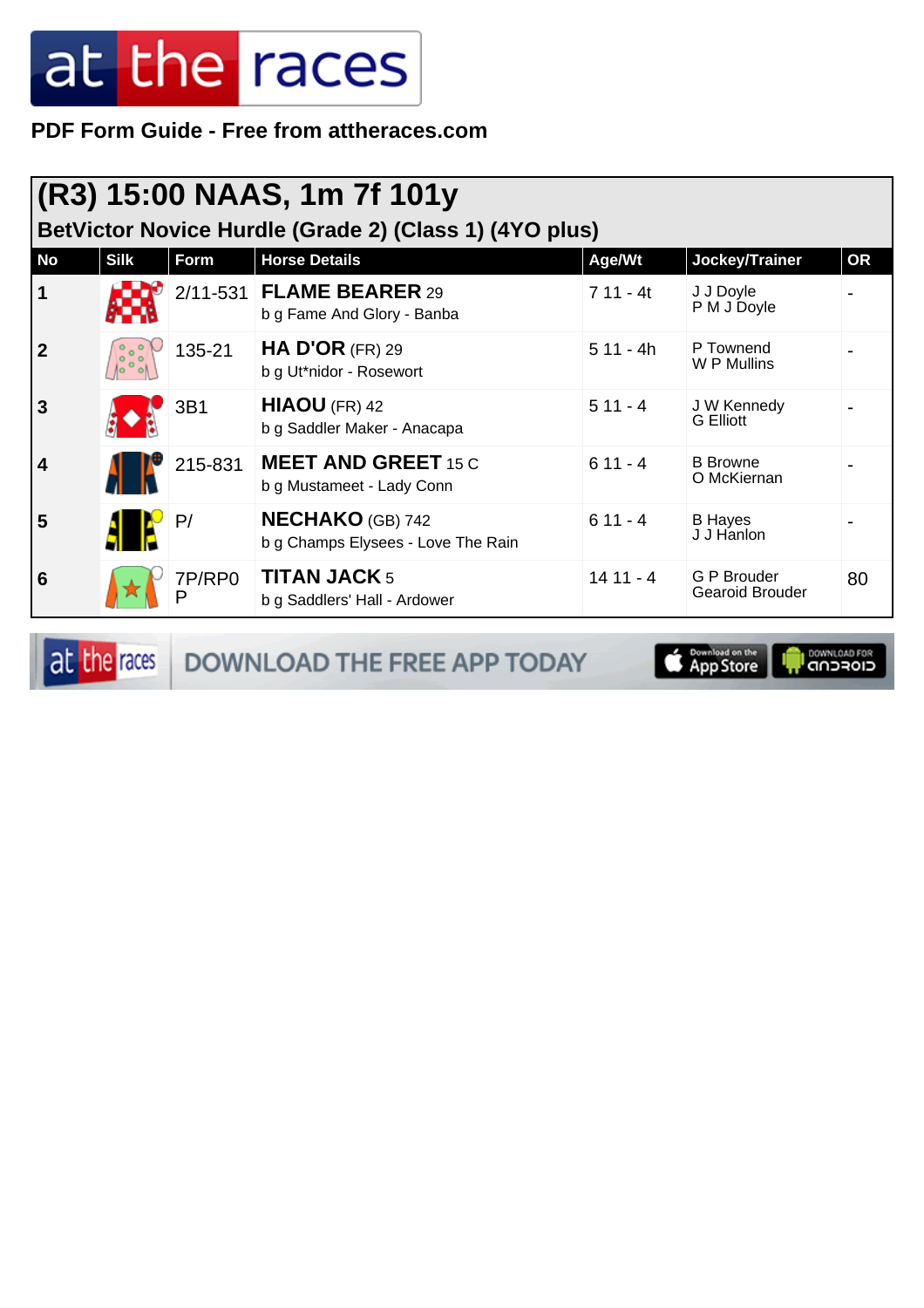**PDF Form Guide - Free from attheraces.com**

### **(R4) 15:20 FONTWELL, 2m 3f 49y**

**Manor Elite Horsebox Novices' Hurdle (GBB Race) (Class 4) (4YO plus)**

| <b>No</b>               | <b>Silk</b> | Form           | <b>Horse Details</b>                                         | Age/Wt      | Jockey/Trainer                        | <b>OR</b> |
|-------------------------|-------------|----------------|--------------------------------------------------------------|-------------|---------------------------------------|-----------|
| $\mathbf 1$             |             | 13-1224        | <b>GELINO BELLO (FR) 43</b><br>b g Saint Des Saints - Parade | $611 - 7$   | H Cobden<br>P F Nicholls              | 138       |
| $\overline{2}$          |             | 313            | <b>JERRASH 17</b><br>b g Kayf Tara - Sudden Light            | $511 - 7$   | J E Moore<br>G L Moore                | 130       |
| $\mathbf{3}$            |             |                | <b>MAKE MY DAY (IRE) 15</b><br>b g Galileo - Posset          | $611 - 0$   | Joshua Moore<br>G L Moore             |           |
| $\overline{\mathbf{4}}$ |             | $56/6-$<br>J56 | <b>MERCHANT IN MILAN (IRE) 47</b><br>b g Milan - Azaban      | $1011 - 0t$ | Charlie Price (3)<br>Mrs H R J Nelmes | 72        |

**ATR VERDICT:** Bumper winner GELINO BELLO hasn't quite kicked on in the manner expected since a successful hurdles debut at Aintree, but this drop in trip and class should see him in a better light. Jerrash's soft-ground Ascot win last month (extended 2m5f) marked him out as promising sort but he was done for speed when dropped in trip at Huntingdon next time and, though he is preferred to stablemate Make My Day, this may be an insufficient stamina test.

**Top Tip:** GELINO BELLO (1) **Watch out for:** JERRASH (2)

at the races

at the races DOWNLOAD THE FREE APP TODAY

Download on the

DOWNLOAD FOR